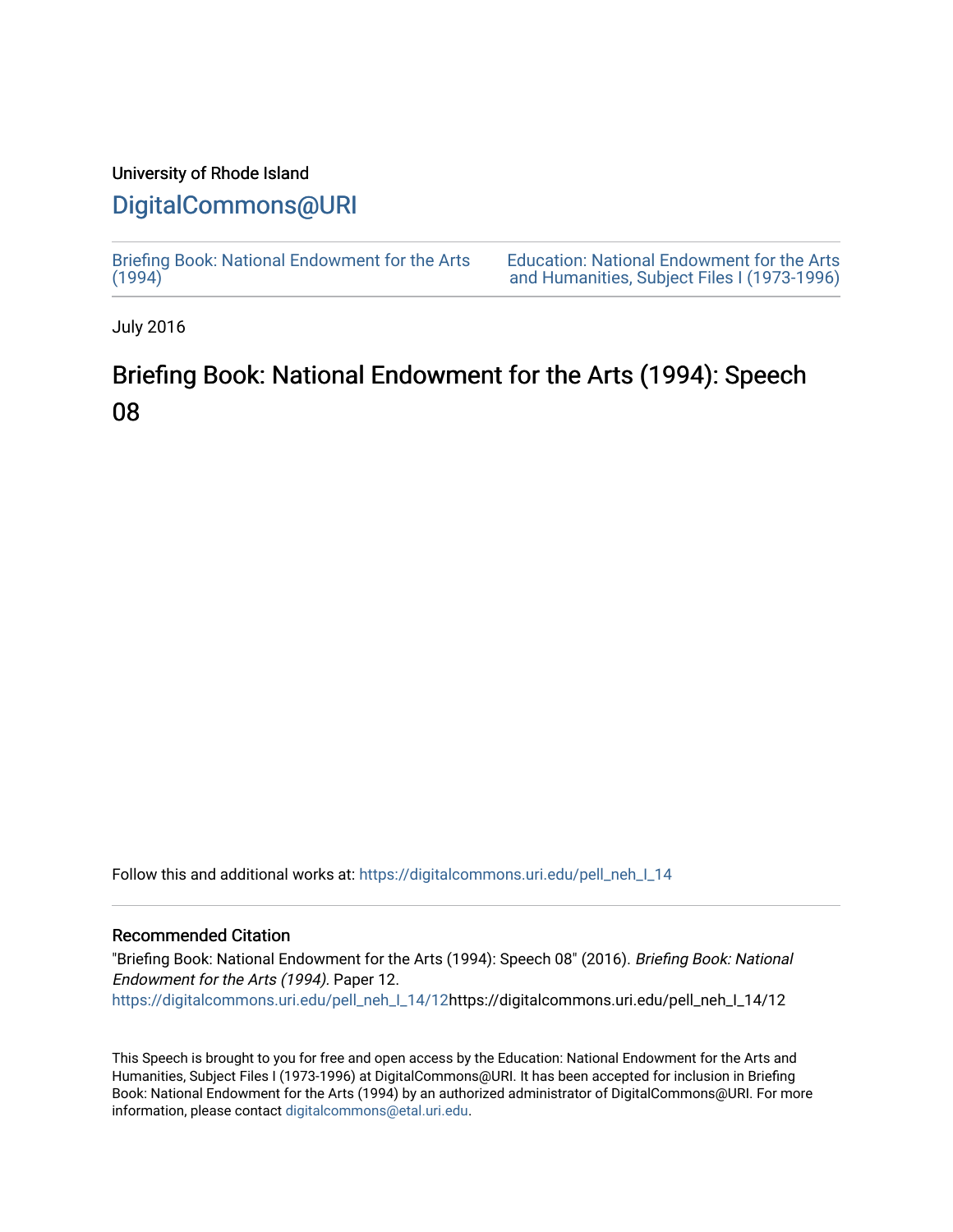#### MELANIE BEENE TALKING POINTS

o Ms. Beene is a management consultant on contract to the Endowment who competed for a cooperative agreement to provide technical and management assistance to developing arts organizations. Melanie Beene's organization proposed the lowest budget and was ranked first by each member of the review panel. Ms. Beene's hourly rate was competitive with the other proposals.

o Ms. Beene arranges for technical assistance to be provided by a team of nonprofit management consultants. These consultants assist approximately 45 organizations each year in long-range planning and management training. Travel and per diem expenses for management consultants are intrinsic to providing these services.

o Arts organizations benefit tremendously from the input of trained private sector management consultants. These consultants enable non-profit organizations to be more self-sufficient, make effective business decisions and plan their budgets efficiently. Such programs, encouraging arts organizations to learn how to help themselves are exactly what the Endowment should be about.

o One of our central goals in establishing the Arts Endowment was to allow cultural organizations to become more viable, to diversify and bring a wider variety of programs to the American people. It was well understood at that time that government cannot make culture; our purpose was to ensure that arts events would